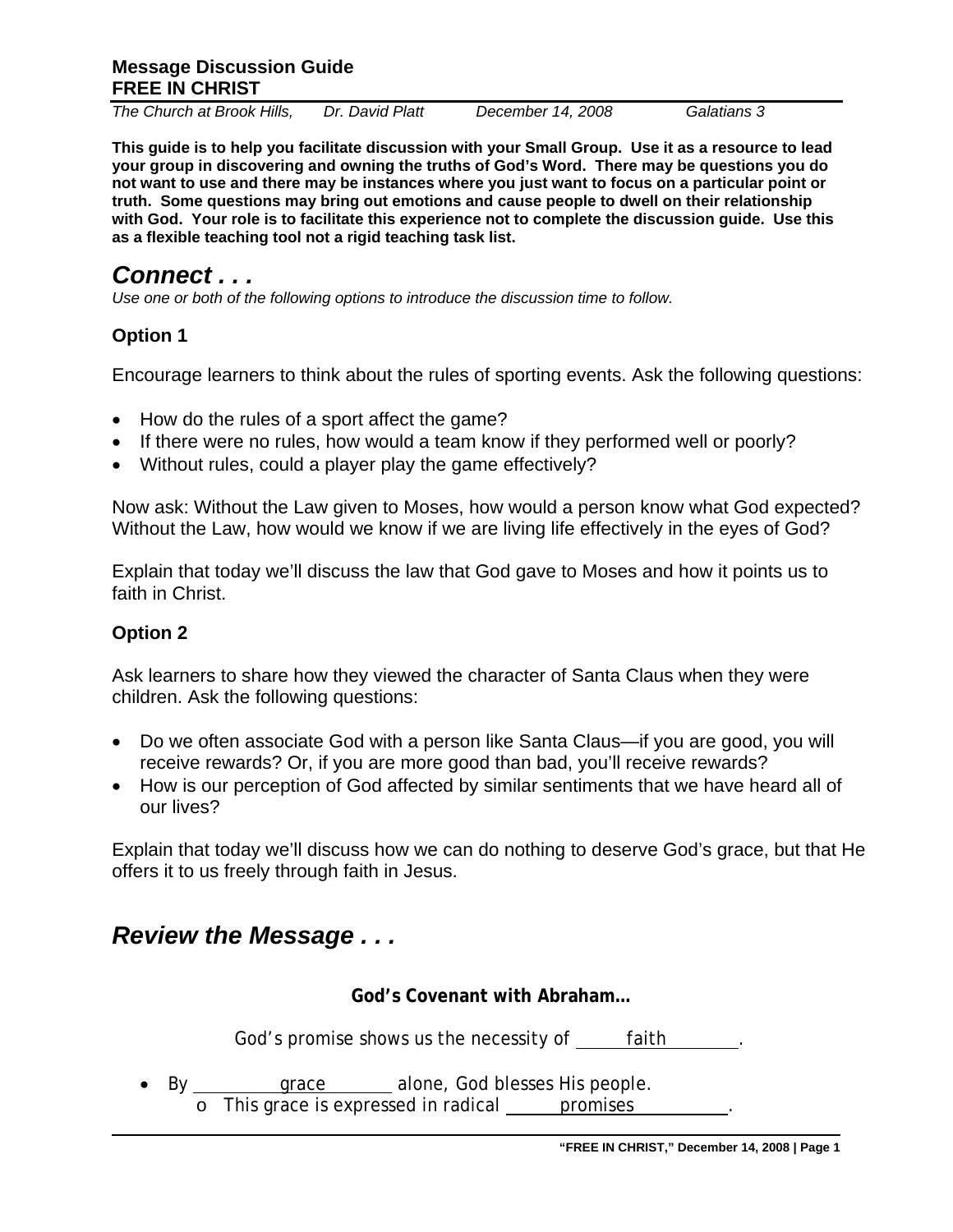| The Church at Brook Hills, | Dr. David Platt                      | December 14, 2008                         | Galatians 3 |
|----------------------------|--------------------------------------|-------------------------------------------|-------------|
| $\bullet$ Through          | faith                                | alone, God's people receive His blessing. |             |
|                            | o This faith is expressed in radical | obedience                                 |             |

#### **Discussion Questions**

- Enlist a volunteer to read Galatians 3:1-9. Remind learners that Paul was writing this book to Gentile believers who were being influenced by Judaizers who were insisting that following Christ also required them to follow the law of Moses, especially the law of circumcision.
- Considering that Abraham did not have the law of Moses, what did Paul indicate was the way that Abraham was considered righteous?
- Invite two volunteers to read Genesis 12:1-3 and Genesis 15:1-6.
- Explain that Scripture does not indicate that Abraham was in God's favor prior to God's covenant with Him. Who initiated the relationship between Abraham and God?
- What were God's promises to Abraham?
- Were God's promises to Abraham given before or after Abraham believed God?
- What does this indicate about God's role in His covenant with His people?
- How did Abraham express his faith in God and His promises?
- How do we know that Abraham did believe God?

#### *Application . . .*

- Read Galatians 3:8 again. How are we justified before God today?
- Is that any different than Abraham?
- Is there anything that we can do to earn God's favor?
- How does that make us feel to know that we cannot earn God's grace? Does it lead us to feel free or helpless?
- Why would we feel anything but freedom? What does our reaction indicate about our trust in God's graceful promises and our reliance upon Him?
- Why is it challenging to place our full faith and trust into the promises of a good God?
- What is the relationship between our faith and our obedience?
- What is the difference between being free from legalism and being constrained to obey Christ's commands?

#### **God's Covenant with Moses…**

| Key Truth                          |             |                            |  |  |
|------------------------------------|-------------|----------------------------|--|--|
| God's covenant with Moses does not | contradict  | His covenant with Abraham; |  |  |
| instead, God's covenant with Moses | complements | His covenant with Abraham. |  |  |

God's law shows us the futility of the <u>flesh</u> ...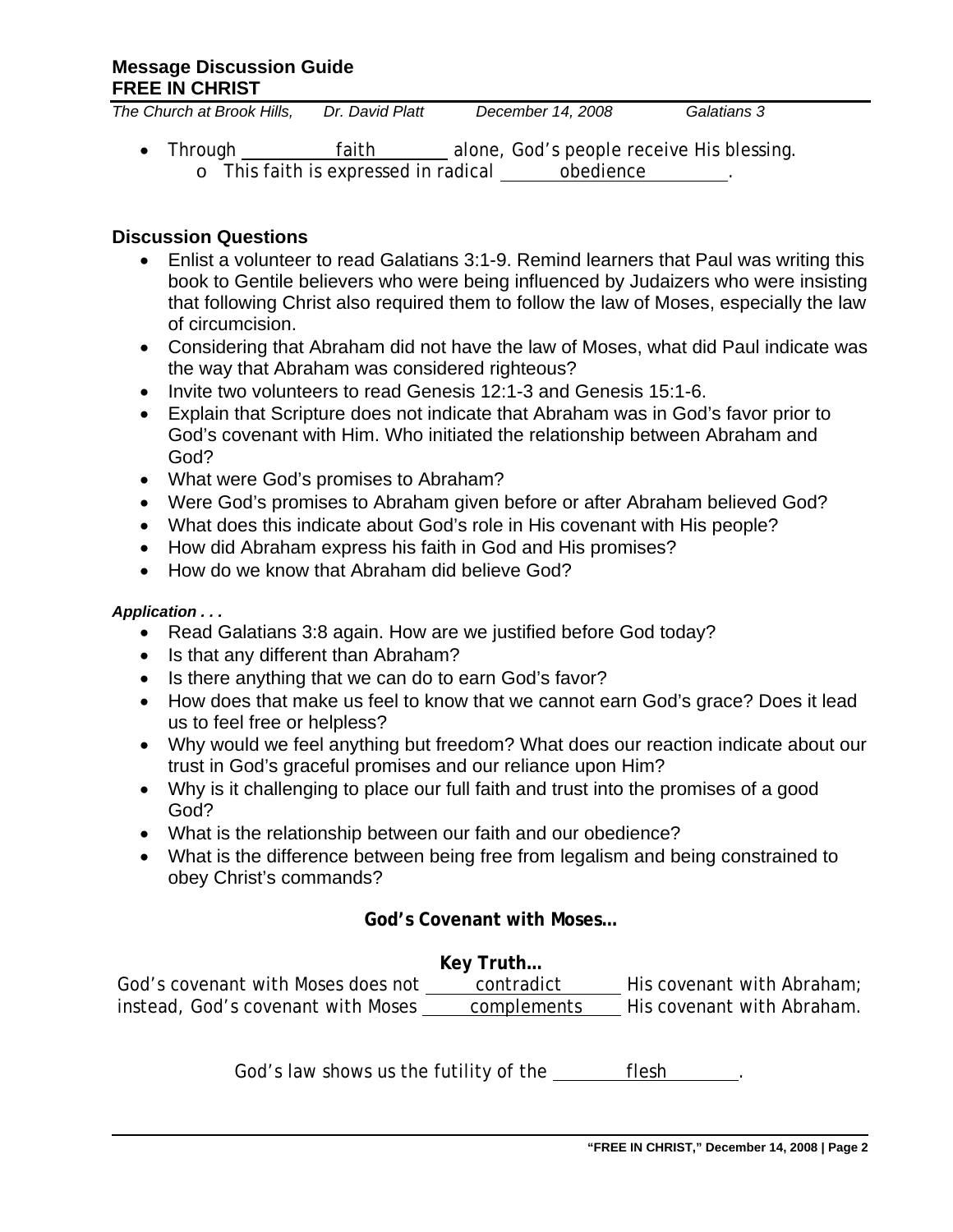*The Church at Brook Hills, Dr. David Platt December 14, 2008 Galatians 3* 

- We all disobey the law of God.
	- o The law exposes our sin.
- o The law intensifies \_\_\_\_\_\_\_ our sin. • We all deserve the wrath of God.
	- o We stand cursed beneath the law.
		- o We stand condemned before God.

### **Discussion Questions**

- Enlist one or two volunteers to read Galatians 3:10-22. Looking at Verse 11 and 17, was the Law given to Moses in contradiction with the faith that Abraham lived?
- Looking at Galatians 3:21-22, what does Paul indicate still gives a man righteousness?
- Who does the Law curse?
- What was the purpose of the law if no one could attain to God's standards of holiness outlined in it?
- Why could the Law then be considered a gift from God?
- How does the Law point us to Christ?

#### *Application . . .*

- Why should we be thankful for the Law?
- If we are no longer required to fulfill the Law, what role does the Law play in our lives today?
- What can the Law teach us about God's character? What can the Law teach us about Christ's work on our behalf?
- Why can we not teach grace without also teaching the Law?
- How can we allow the Law to drive us to Christ in our daily lives?

## **God's Covenant through Christ…**

God's Son shows us the price of freedom .

- Jesus fulfills the law of Moses.
	- o He **obeyed** the law of God for us.<br>
	o He endured the wrath of God inste
	- the wrath of God instead of us.
- Jesus completes the promise to Abraham.
	- o By grace alone, He gives salvation by grace alone, He gives
	- o Through faith alone, we receive His Spirit in us.

## **Discussion Questions**

• Look at Galatians 3:16, 19, and 22. Explain that the seed was Jesus. Enlist a volunteer to read Romans 10:4. What did Christ do to the Law? What was His relationship to the Law?